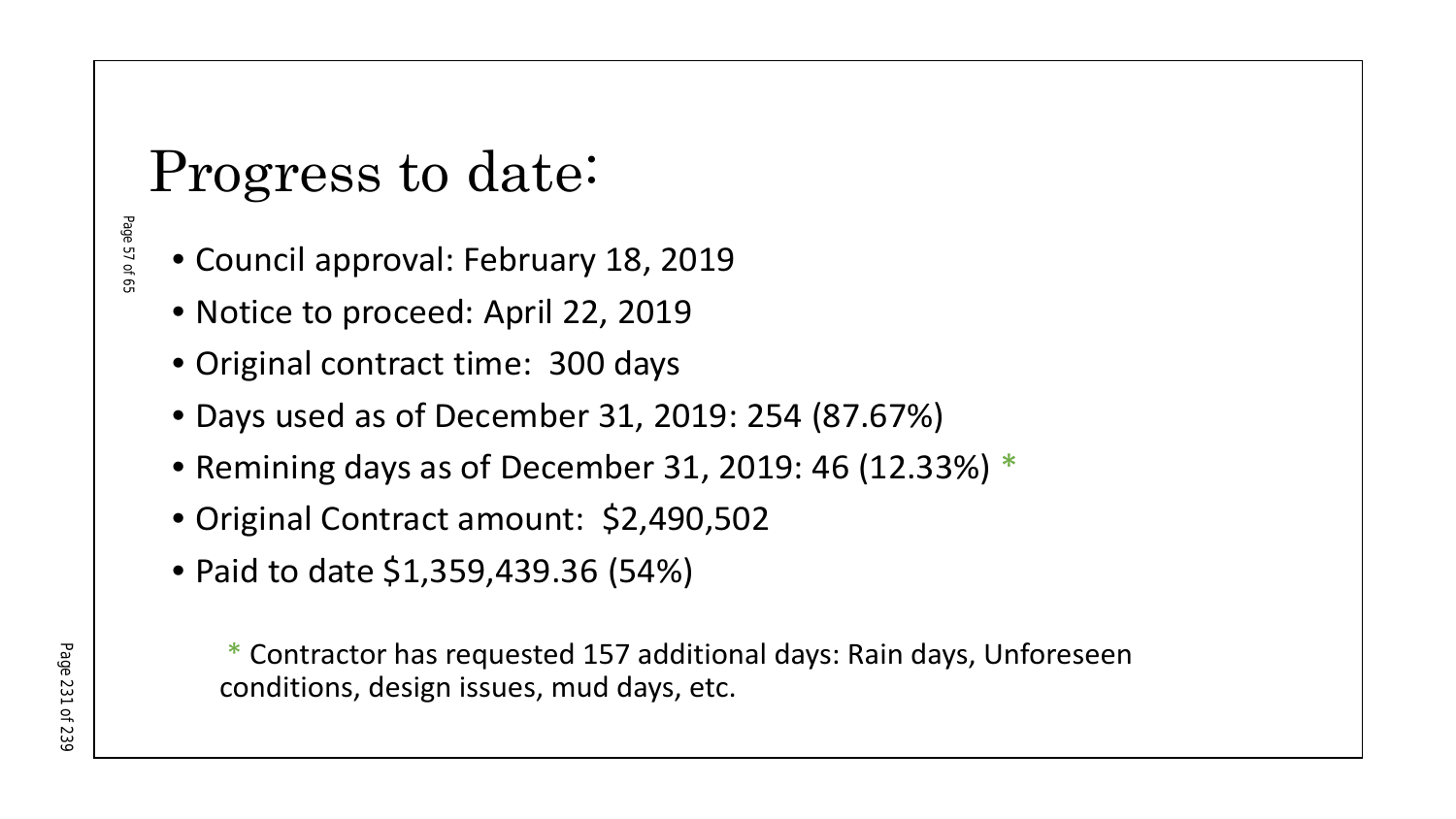# City of Bellaire

# Public Works Department

| To:      | Paul A. Hofmann, City Manager                                              |
|----------|----------------------------------------------------------------------------|
| From:    | Michael Leech, Public Works Director                                       |
| Date:    | January 15, 2020                                                           |
| Subject: | BBB16 Group C Phase 2 / 5 <sup>th</sup> and Spruce Street - Project Update |

The purpose of this memorandum is to provide background information about the 5<sup>th</sup> and Spruce Street Project and to provide an update on the status of construction.

Prior to voter approval of the Bonds for Better Bellaire 2016 (BBB16) program, a system for prioritizing street reconstruction was developed by the City Engineer and City Staff. The Street Reconstruction Criteria, as the system came to be known, included two primary components:

- 1. Pavement condition rating 40% of Street Reconstruction Criteria score
- 2. Drainage system evaluation 60% of Street Reconstruction Criteria score

Spruce and 5<sup>th</sup> Streets were selected and included in BBB16 because of their scores as calculated through the Street Reconstruction Criteria. The Street Reconstruction Criteria were discussed with City Council in December and a follow up discussion with Council is scheduled for the 27<sup>th</sup> of January.

When the Group C Phase 2 project was programmed into the Bonds for Better Bellaire 2016 (BBB16) program, the project scope included the design and construction of two additional streets (Bolivar and Maple) as well as storm sewer flap gates at major storm sewer outfalls. These two additional projects have been separated from this component of the Group C Phase 2 project for scheduling and constructability reasons. Stated differently, this component of the Group C phase 2 project, 5th and Spruce, is the topic of this memorandum. For your information:

- The Maple and Bolivar projects are progressing with construction on Maple Street at approximately 85% complete and Bolivar at approximately 80% complete.
- The flap gate project component of the Group C Phase 2 project has been put on hold until the results of the Master Drainage Concept Plan have been received which is scheduled to occur in approximately one years' time.

In March of 2017, City Council authorized the City Manager to begin negotiations with Costello Engineering & Surveying to design the project. The City Manager was also authorized to begin negotiations with ARKK for third party design review professional services for the project.

The Costello proposal included 5<sup>th</sup> and Spruce as well the two other components of Group C Phase 2 cited above and totaled \$500,000. This \$500,000 fee is not reflective of the cost for the 5<sup>th</sup> and Spruce Street project. As there are three components to Group C phase 2, a more reflective number for actual design cost for 5<sup>th</sup> and Spruce is

Page 58 of 65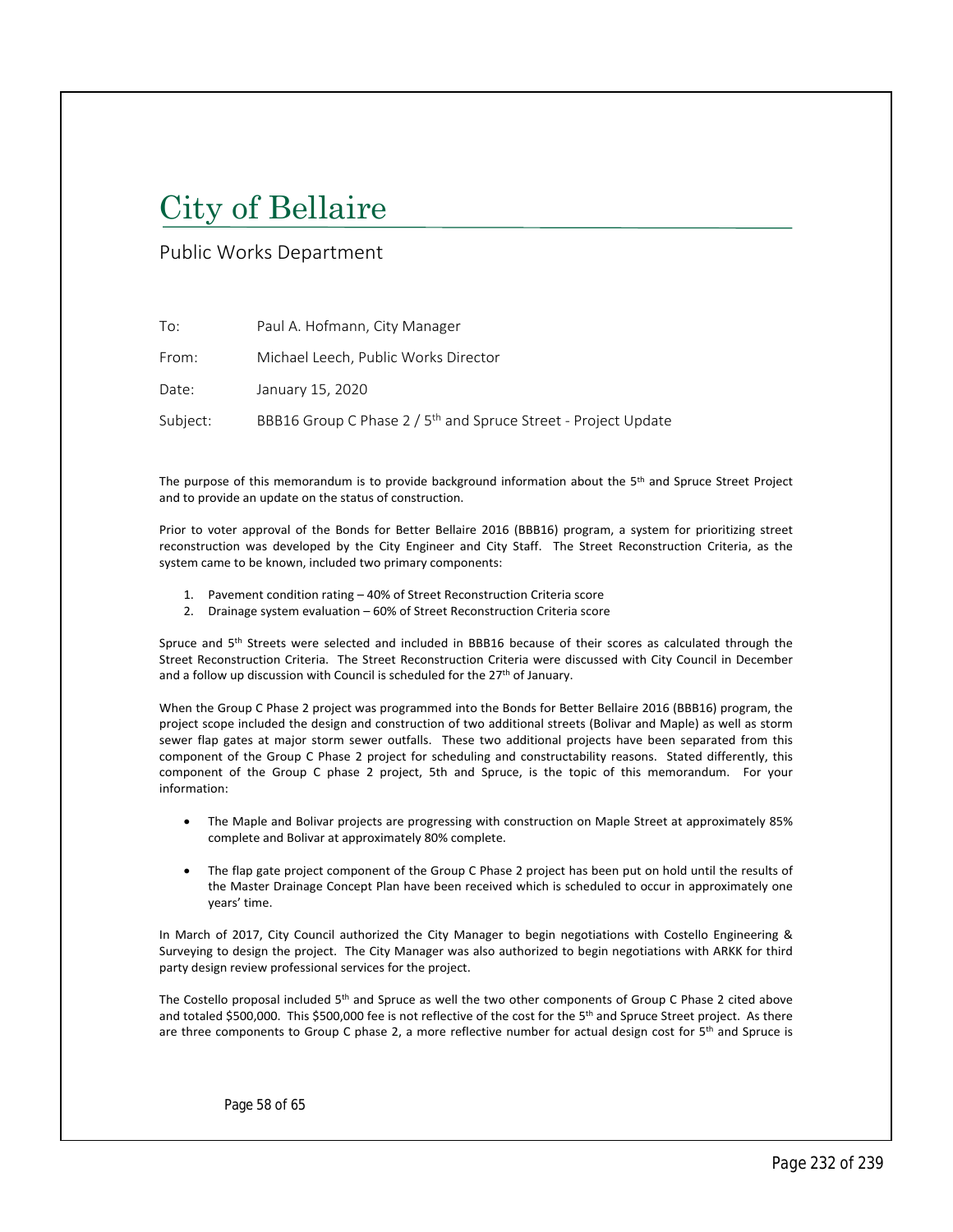#### \$167,000.

The ARKK proposal included other work beyond this component of Group C Phase 2 as well. The ARKK fee for third party design professional services for this project is \$43,000.

Communication with business owners and citizens was a critical component of the planning efforts for this project. Attached to the agenda item related to this memorandum is a log of contacts between the project team, (Bellaire Public Works, Costello and ARKK), and representatives from each business or property owner within the project limits. The purpose of this log was to document each interaction and ensure that issues identified by the business owners were properly tracked and managed. One of the specific key benefits of the communications log was that it helped us track all the interaction with the business owners about their driveways. Nearly all the business had concerns and questions about driveway width. Though most of the driveway matters have been resolved, there are still a few that remain, which will be worked out before construction of those driveways begins.

The primary driver for this project was the need to make drainage and paving improvements along 5<sup>th</sup> and Spruce Streets. The pre project drainage infrastructure did not even meet a 2-year storm sewer design size, and the paving was in disrepair. The project that is underway currently will provide for a 100-year storm water system and new paving. The decisions to construct the paving component of the project were driven and informed by the City of Bellaire Comprehensive plan.

Chapter 5 of the Bellaire Comprehensive Plan identifies the areas around the 5<sup>th</sup> and Spruce Street project as the City Center and Urban Village Downtown (UVD). Chapter 5 of the Comprehensive Plan, calls for changes to these areas with a focus on:

- Recruiting lifestyle amenities desired by Bellaire residents (e.g., "boutique"/niche retailers, quality restaurants, community theatre, etc.).
- Ensuring that the City Center area is conveniently and safely accessible to Bellaire residents by bike and on foot.
- Branding City Center as a convenient place for Bellaire residents to shop and dine, but also a comfortable place to meet and interact.
- Recognizing the City Center area as one of the community's best opportunities for gaining new public green space.
- Having the City take a more direct role in spurring commercial area revitalization, especially in the City Center area.

The following is taken from the Comprehensive plan and provides additional detail about the City's Zoning efforts relative to development within the City Center and UVD:

 Urban Village provides for the most intensive site development within the community, although the City's recent rezoning initiative ensures that the nature of redevelopment activity in City Center is somewhat less intense (in scale, height, etc.) to maintain more of a "small town" downtown feel for Bellaire residents.

Stated differently, the UVD will have more intensive future sight development than the City Center. The 5<sup>th</sup> and Spruce Street project is located within the UVD.

The following are Key points from Ch.24.537 Zoning code:

- PUPOSE OF UVD- This district provides for a mix of uses and style of development intended to reinforce the "small town" downtown feel desired by Bellaire residents, including opportunities for shopping, services, dining and entertainment.
- TYPE OF CHARACTER HOPING TO ESTABLISH This district is intended to support a transition to a more

Page 59 of 65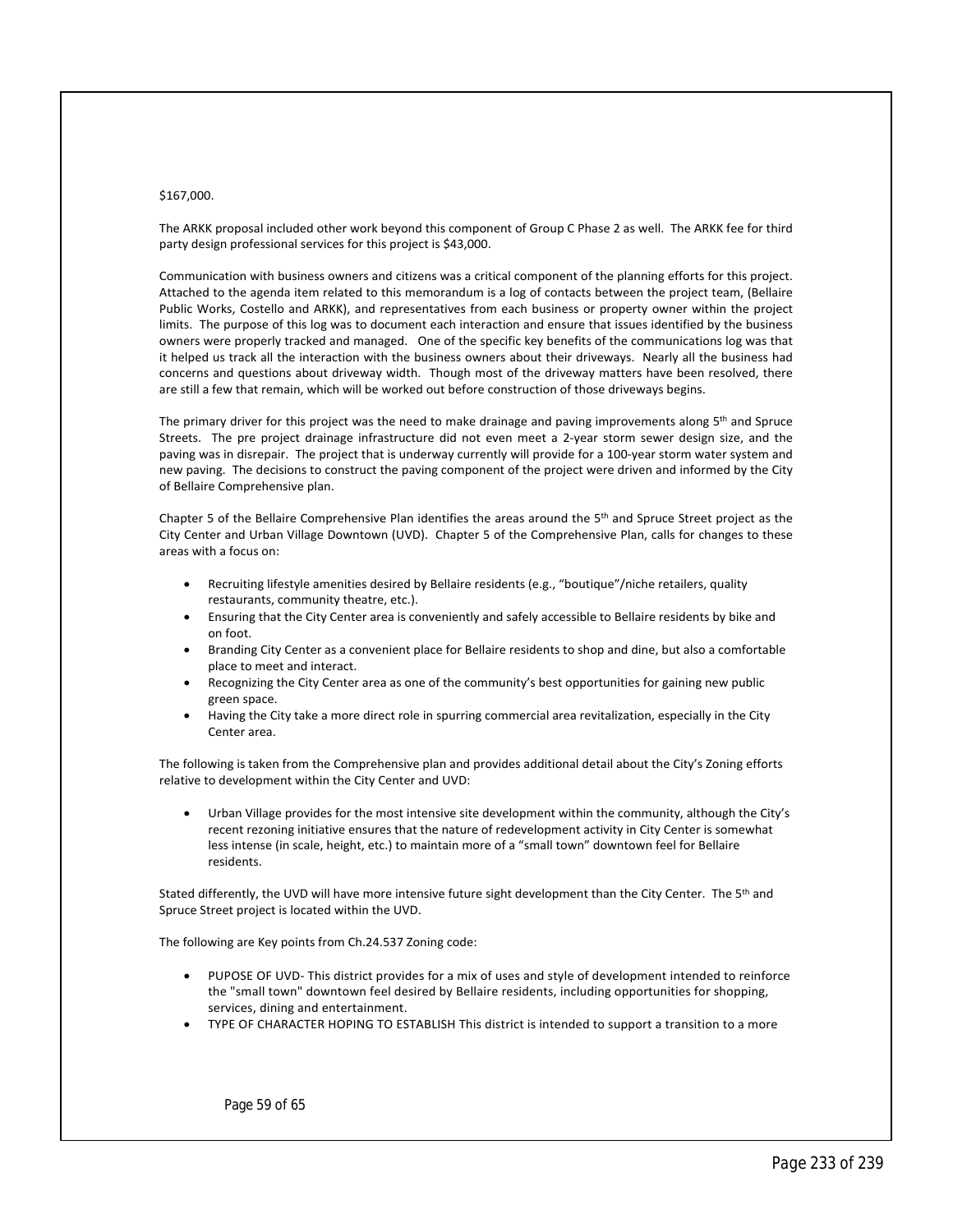Urban development character through redevelopment in the core downtown area. This could provide the critical mass the area has always lacked to spur greater foot traffic and extended visits that are essential to a vibrant mix of retail, service and hospitality businesses.

 DESIRED USES IN UVD This district provides for a mix of commercial, office, civic and entertainment uses appropriate for an Urban character setting, and especially for new residential presence to add built-in demand for local shopping and services.

There are seven properties within the limits of the 5<sup>th</sup> and Spruce Street project that do not align with current zoning requirements. All of these are protected as Legal-Nonconforming uses; meaning these uses may have been allowed in the previous zoning code but are not by right supported under the current zoning code.

THE NON\_CONFOMING SECTION OF THE CODE STATES- Many nonconformities may continue, but the provisions of this Division are designed to curtail substantial investment in nonconformities and to bring about their eventual elimination, where appropriate, to preserve the integrity of the zoning districts.

To clarify what is meant by all of this, the authors of the Comprehensive Plan included images of two scenes depicting what such an environment could look like. The two images were of sidewalk type cafés with street trees, angled parking, landscaping, decorative street lights and wide sidewalks. The images appear to be of the Sugar Land Town Square area. Other local developments with a similar character include the following:

- City Centre (BW8 at IH 10)
- The Woodlands Market Street
- Pearland Town Center
- Arrive River Oaks (Intersection of Kirby and Westheimer)

Additionally, significant effort was made by the consulting engineers and the City to ensure that the street geometry and parking layout for the 5<sup>th</sup> and Spruce Street project would work properly for motorist as well as delivery drivers from all businesses. Street geometry in this case refers to how the intersections and streets were designed to ensure functionality for all vehicles including trucks and 18-wheelers. Parking layout in this case refers to the parking provided within City of Bellaire Rights of Way (ROW). Three examples are as follows:

- The City design team worked with HEB and their design team on a driveway approach that would allow their 18wheelers access to the ramp / docking facility along Spruce in a manner that would not unduly delay traffic. This is not to say that delays will never occur, it is however intended to expedite that operation.
- Two unloading areas for trucks that service HEB were incorporated into the design on 5<sup>th</sup> and Spruce Streets.
- Access to the trash compactor was facilitated by making the paving nearly 60' wide at the eastern approach to the 5<sup>th</sup> and Spruce intersection. This is not to say that delays will never occur, it is however intended to expedite that operation.
- The design provides Bellaire Auto with a very wide driveway at their request.
- The builders club received special driveway consideration per their request to accommodate a high number of vehicles that can occur at their facility on Fridays.

Below are some additional informational highlights. If there are other specific items that you would like included in the presentation or in this memorandum, please let us know at your earliest convenience.

Page 60 of 65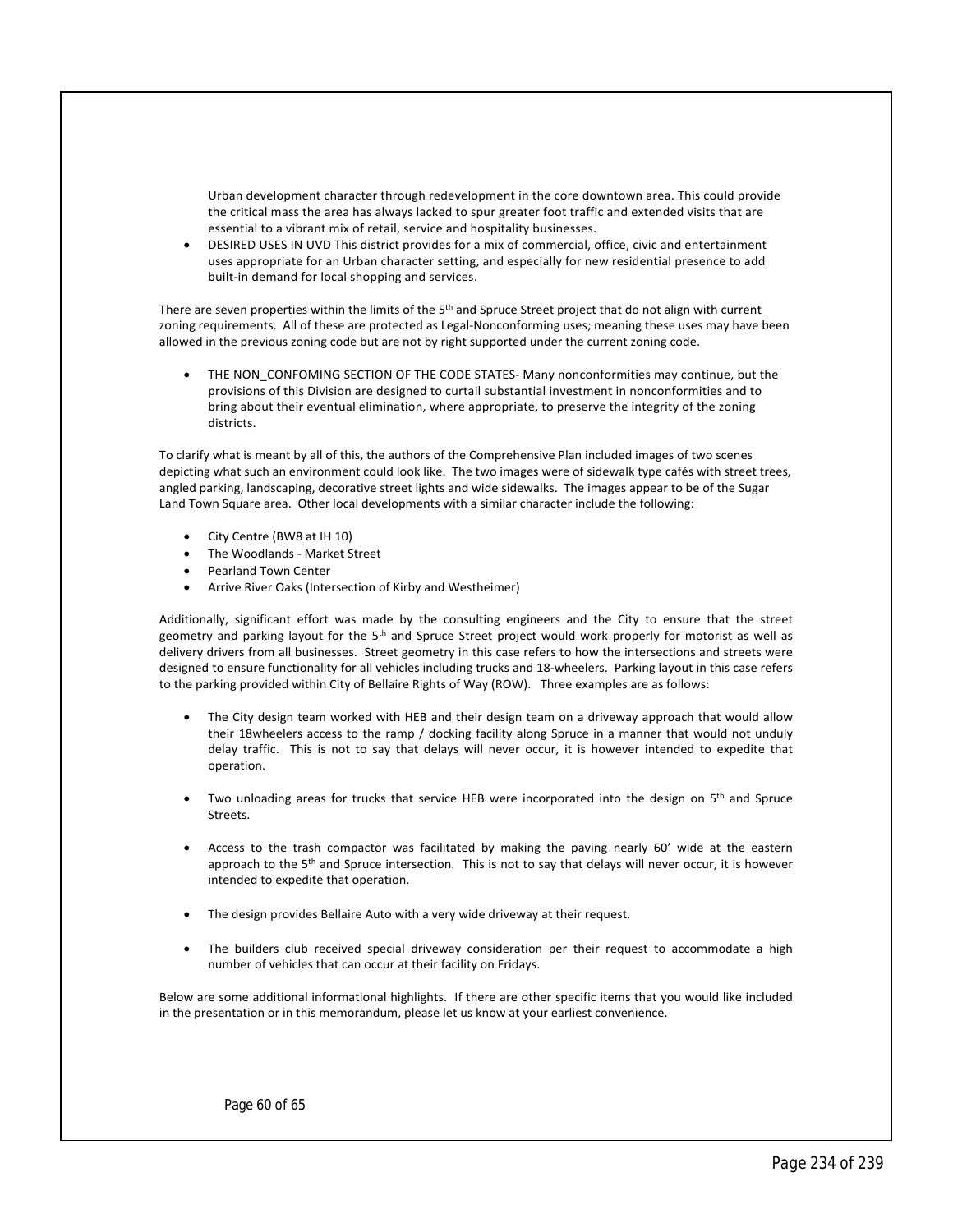- O'Reilly Auto Parts has reached out to the Development Services Department and informed them of their intent to rebuild their current facility on Spruce. The details have not been finalized as of the date of this memorandum; however, the O'Reilly proposal may change the parking and landscaping plan in front of their store.
- The owner of the Sugar Shop building is in the process of constructing additional parking spaces in the alley to the north of that building. This work was permitted by Development Services and is being coordinated with the 5<sup>th</sup> and Spruce Street work.
- Landscaping is a component of this project. When HEB was under construction, it was determined that it would be prudent to wait until 5<sup>th</sup> and Spruce Streets were completed for them to fulfill their landscape requirements. To that end, all the HEB landscaping along 5th and Spruce will be installed in conjunction with the 5<sup>th</sup> and Spruce Street project. HEB will pay their portion of the actual costs which will be determined after the landscaping is installed.
- The contract calls for the project to be complete at the end of February 2020. The contractor has submitted a request for additional days to be added to the project. Typically, this is done at the end of the project. However, staff has begun to evaluate the request. The request is based things such as rain days, unforeseen circumstances, design changes, field changes, etc. The design engineer, construction inspection team and City staff are working to reach an agreement with the contractor on an appropriate number of days. We will update you when a decision has been reached.

Page 61 of 65